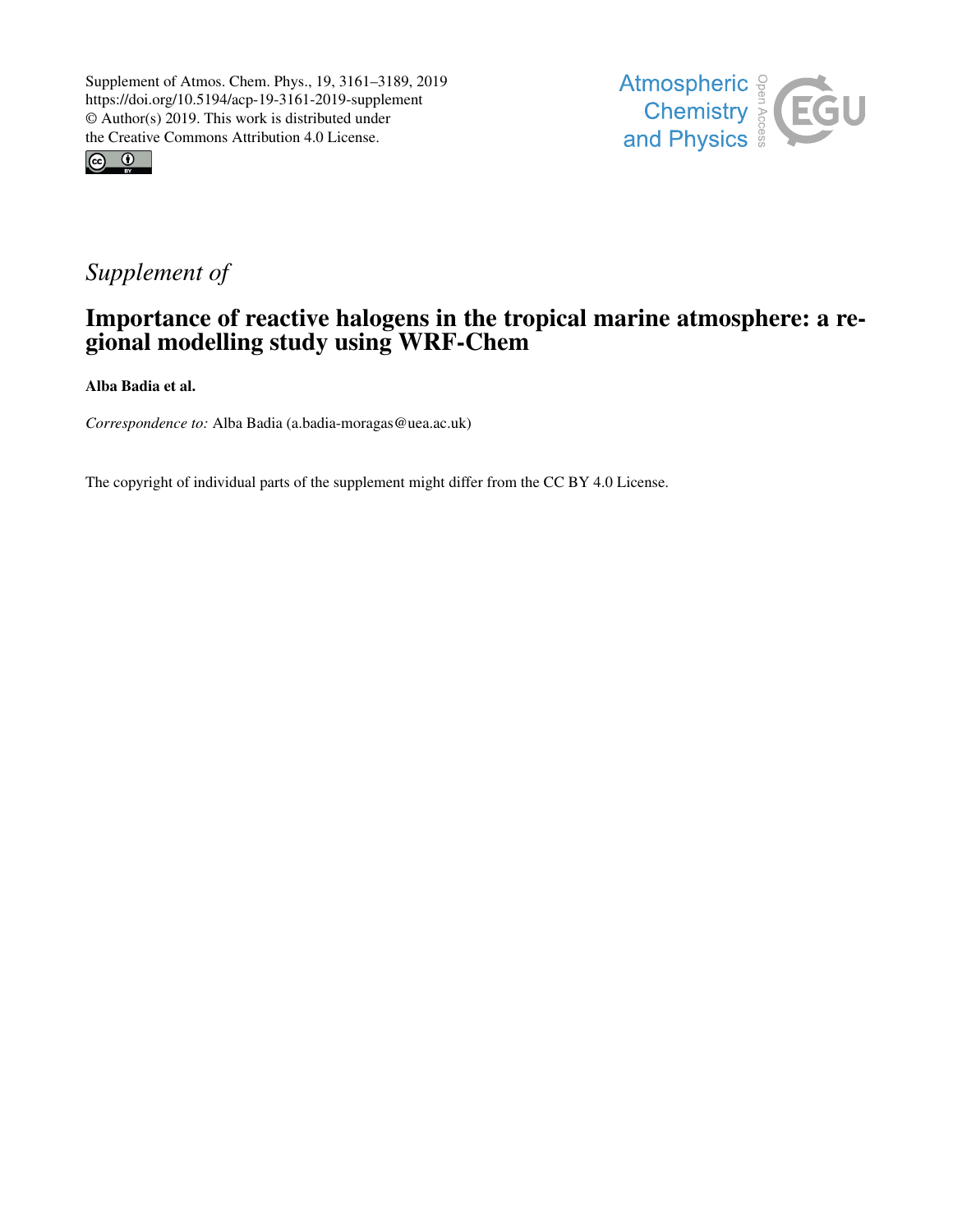## 1 Figures



Figure S1: Mean oceanic surface iodide concentrations (I−) during January and February 2012. Ocean surface I<sup>−</sup> is parameterized using [MacDonald et al.](#page-4-0) [\(2014\)](#page-4-0).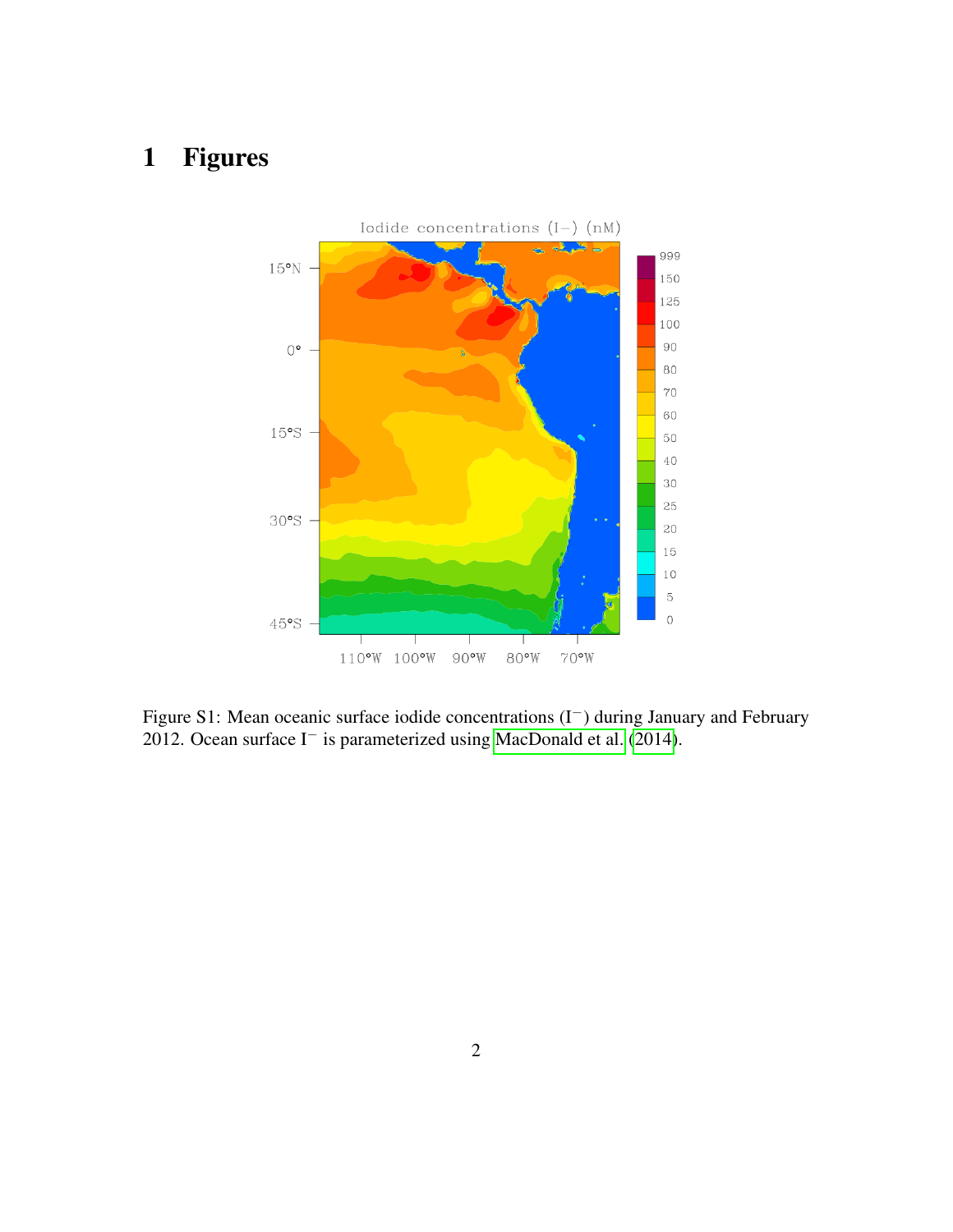

Figure S2: Time series of CHBr<sub>3</sub> (top left),  $CH_2Br_2$  (top right) and CH<sub>3</sub>I (bottom left) emission fluxes (left axis, in nmol/m<sup>2</sup>/day) derived from the measurements (red line, TORERO(F)), the online fluxes (black line, WRF-BASE(F)) and the fluxes from the [Ziska](#page-4-1) [et al.](#page-4-1) [\(2013\)](#page-4-1) climatology (green line, ZISKA(F)).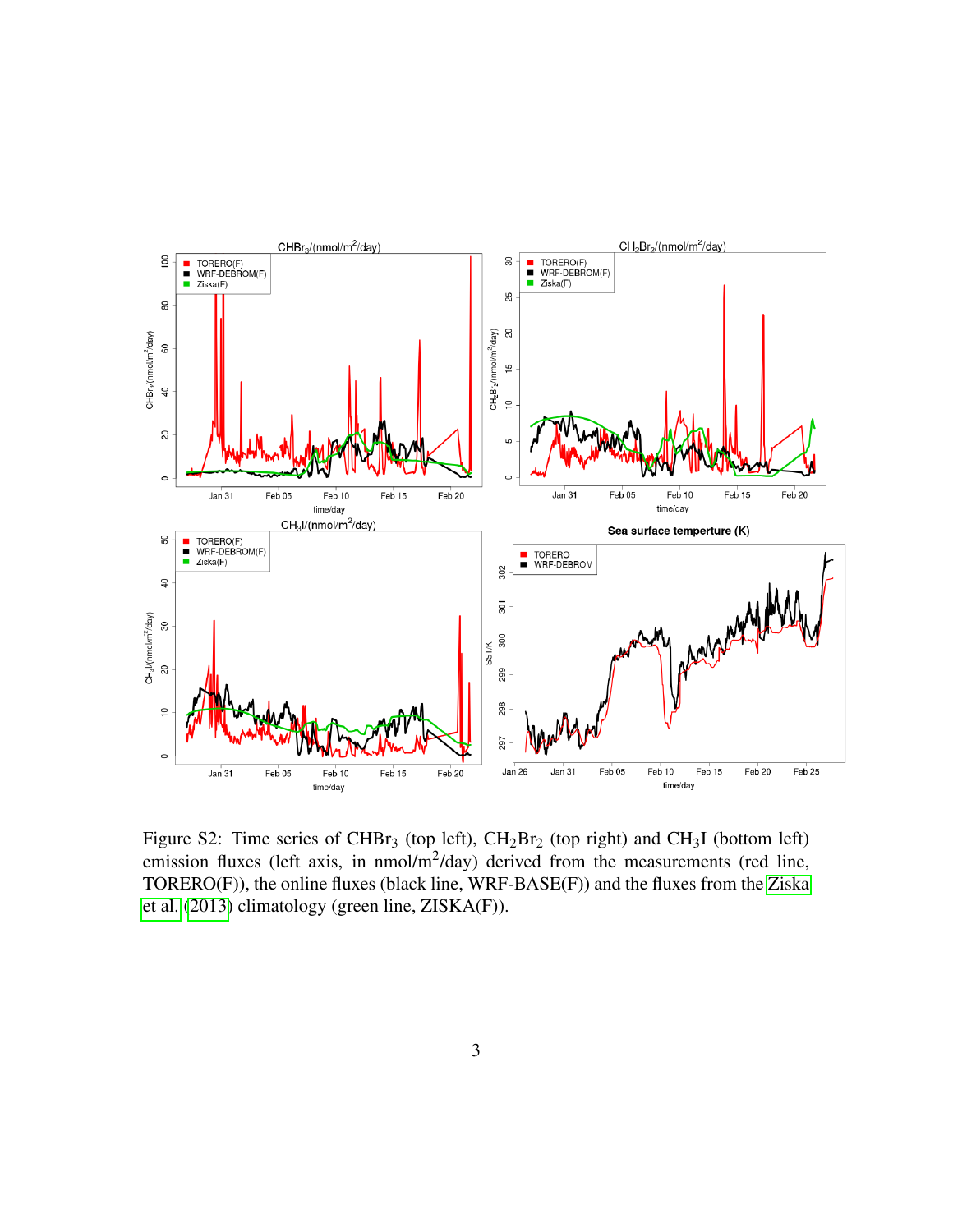

Figure S3: Mean vertical profile of CHBr<sub>3</sub> (left),  $CH_2Br_2$  (middle) and CH<sub>3</sub>I (right) in pptv over the subtropics (top) and tropics (bottom). 16 flights from the TORERO campaign (red line) are compared to the WRF-Chem simulation DEBROM (black line). Orange and grey horizontal bars indicate the 25th-75th quartile interval for the observations and WRF-DEBROM simulation, respectively. Values are considered in 0.5 km bins and the number of points for each altitude is given on the right side of each plot.